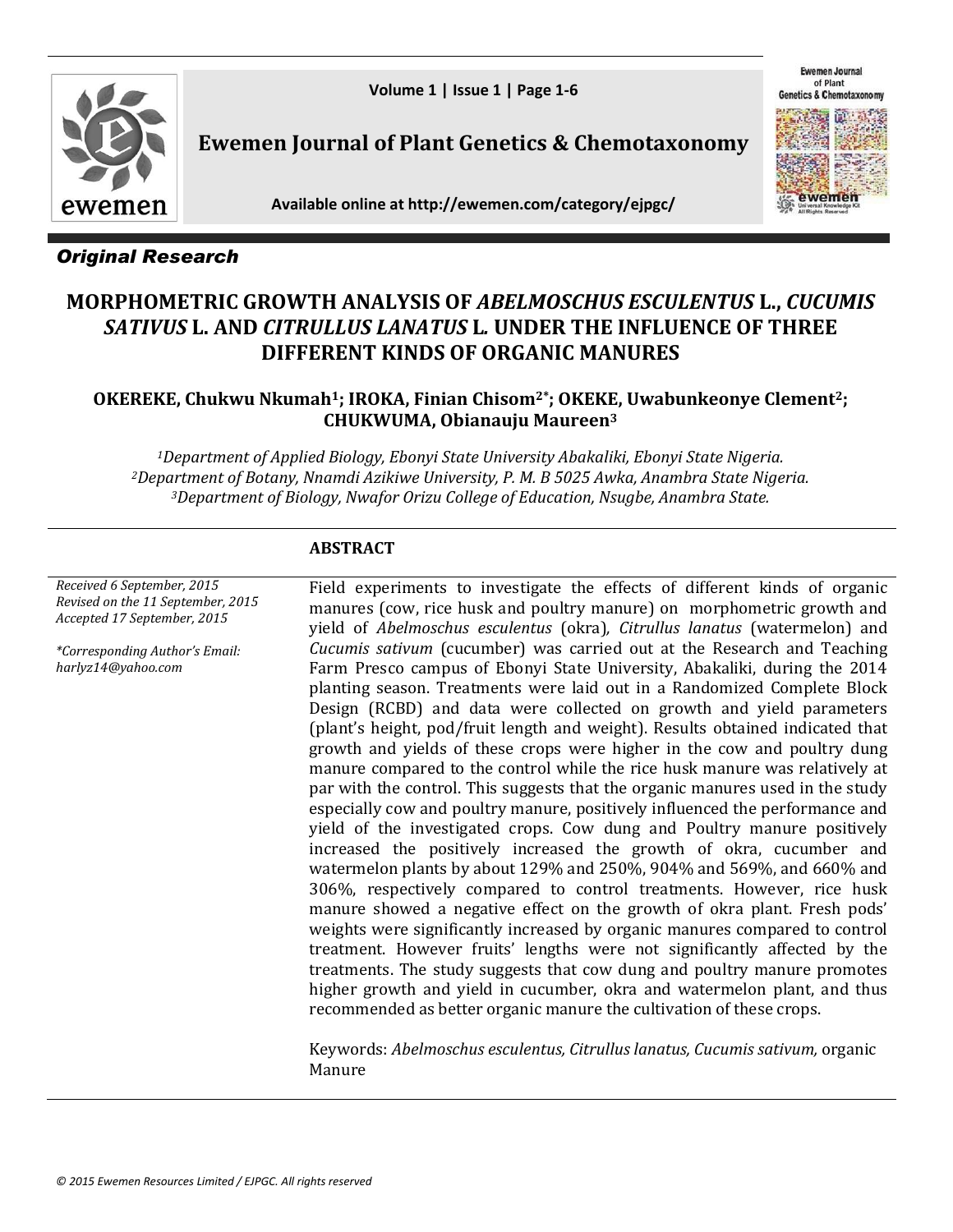# **INTRODUCTION**

Growth is an irreversible increase in size and height of a species. Growth in plants is unlimited and depends upon several factors. These factors are basically classified as edaphic (soil temperature, pH, texture structure and nutrient components) and climatic factors (rainfall, sunlight, wind, humidity and pressure) (Adams, 1975).

Most agricultural crops require soils that have high nutrients contents to attain maximum growth. Organic manures from plants' or animals' wastes which are more readily available to peasant farmers have long been used to improve the soil fertility for increased productivity (Amah, 1997). This requirement could be adequately met by using inorganic manure since they are good sources of nitrogen. However, extensive use of inorganic fertilizer has a depressing effect on yield. It leads reduction in number of fruits, delays and reduces fruits setting, which consequently results in delay ripening and heavy vegetable growth (Schippers *et al*., 2000). The undesirable effects of inorganic fertilizers has encouraged farmers and scientists toward making use of organic materials (both organic manures as well as organic waste) for improving the physical properties of soils that allow profitable crop production (Mangala and Mausia, 2006). However, the relative positive effect of these manures on crops has not been well documented especially among staple crops and vegetables like okra, watermelon, cucumber, etc., grown for both household and commercial consumption in Nigeria. Okra (*Abelsmoschus esculentus* L.)*,* watermelon (*Citrillus lanatus*) and cucumber (*Cucumis sativus* L.) are among the important vegetables grown in Nigeria. They are annual crops grown mainly as fruits and leafy vegetable in both green and dried state in the tropics (Gibbon and Pain, 1984). Both the cucumber and watermelon are among the most popular members of the Cucurbitaceae family (Lower and Edwards, 1986).

*Abelmoschus esculentus* L. (okra) known in many English-speaking countries as ladies fingers, bamia, ochro or gumbo is one of the most important vegetables grown in Nigeria. It belongs to the Malvaceae family. It is an annual crop growing mainly as fruits and leafy vegetables in both fresh (green) and dried state in the tropics (Gibbon and Pain*,* 1984). Okra is a coarse, erect, branched, more or less hairy, annual herb, 0.6 to 1.5 m high. Leaves are long petiole, orbicular or orbicular ovate, about 25 cm long or less; corolla large and yellow, and inside, deep purple at the base. Fruit is elongated, 10

to 25 cm long 1.5 to 3 cm in diameter tapering to a blunt point and containing rows of rounded, kidney shaped seeds (Maritus and Biswas, 2001).

*Cucumis sativus* L. (Cucumber) is native of Asia and Africa, where it has been consumed for 3,000 years. It is a popular fresh market vegetable in salads and is also processed into kitchen and oriental-type pickles in Hawaii (Alan, 1989). Cucumber is an annual deeprooted (approx. 1 m) crop with tendrils and hairy leaves. The plants may have an indeterminate, determinate, or a compact plant habitat. The compact growth habit consists of plants with shorter internodes length than plants with indeterminate or determinate growth habit (Ajari *et al.,* 2003). Optimum growth occurs between 70-75°F (20-25°C), with growth reduction occurring below 60°F (16°C) and above 90°F (Alan, 1989). Several flowering habits exist in cucumbers. It is believed that cucumber originated in India, and consequently large genetic variability of cucumber had been found in different parts of India. It is thought to be the oldest vegetable cultivated by man and with a historical records dating back 5,000 years (Sonia, 2011). Cucumber is a herbaceous trailing annual crop that is capable of spreading in all directions (Nonneck and Lubner, 1992) and it has been rated suited for green house cultivation in comparison with traditional practices. Both animal manures and inorganic fertilities are used in cucumber production.

*Citrillus lanatus* L. (watermelon) is a member of the family Cucurbitaceae. *Citrillus lanatus* is an annual plant with long, weak, trailing or climbing stems which are five –angled and up to 3 m (10 ft) long. Young growth is densely woolly with yellowishbrown hairs which disappear as the plant ages. The leaves are stemmed and are alternate, large and pinnately-lobed, stiff and rough when old (Rimando and Perkins-Veazie, 2005). The plant has branching tendrils. The flowers grow singly in the leaf axils and the corolla is white or yellow inside and greenishyellow on the outside. The flowers are unisexual, with male and female flowers occurring on the same plant (monoecious). The male flowers predominate at the beginning of the season and the female flower which develop later, have inferior ovaries. The styles are united into a single column and the Pulp. This has a thick exocarp and fleshy mesocarp and endocarp. The exocarp of this fruit is mid- to dark-green and usually mottled or striped and the flesh contains numerous pips and is red, orange, pink, yellow or white (Perkins-Veazie *et al*., 2006).

This study thus aimed to establish the better organic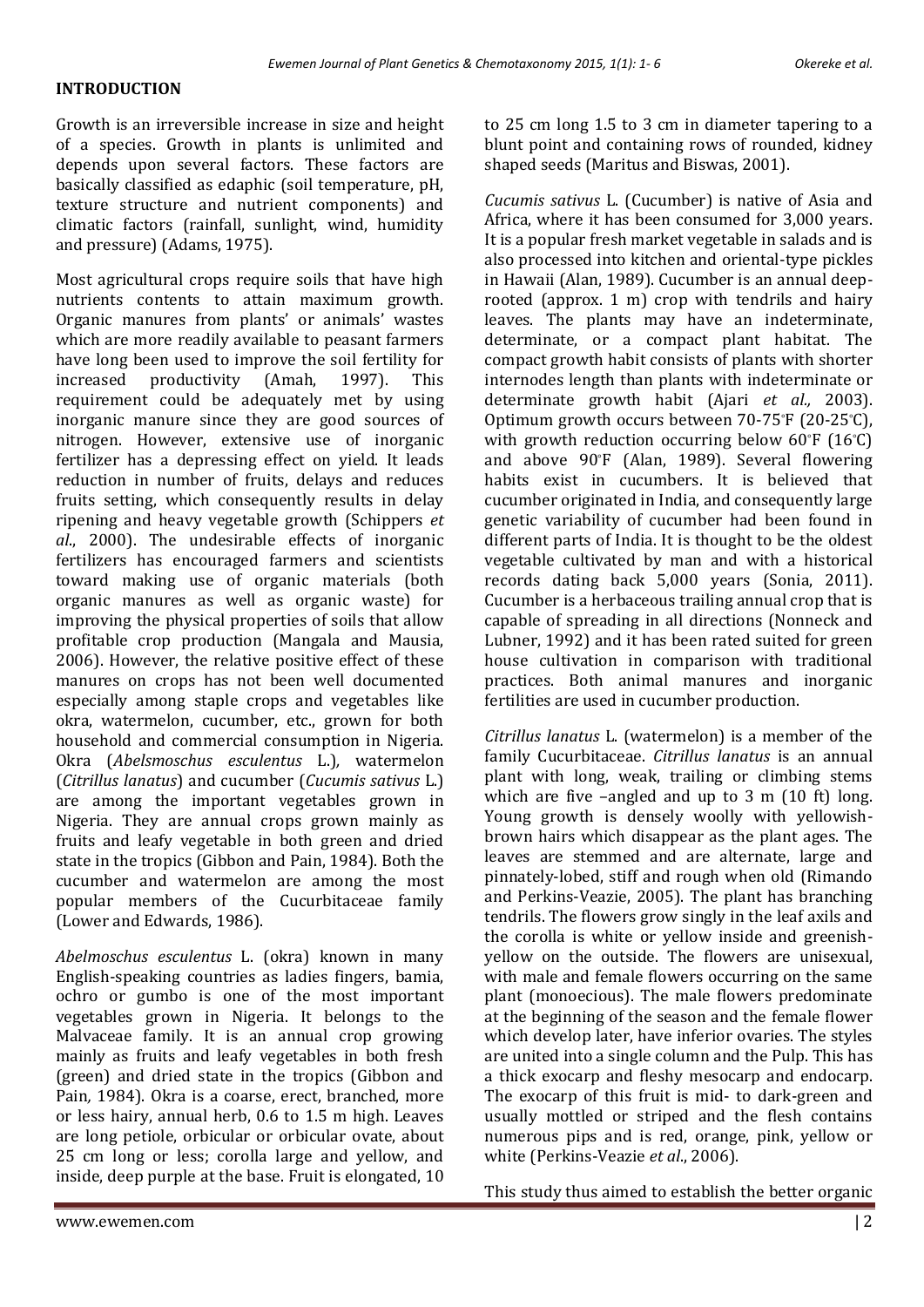manure source by estimating the growth rate and yield potentials of these vegetable crops using three different kinds of organic manures. The morphometric growth and crop yield of okra (*Abelmoschus esculentus* L.), cucumber (*Cucumis sativus* L.) and watermelon (*Citrillus lanatus* L*.*), which are staple vegetables in Nigeria were analyzed and reported.

#### **MATERIALS AND METHODS**

### **Materials**

The materials used for the study include 2000 g of each organic manures (cow dung, rice husk and poultry dung), hoe, cutlass, measuring tape, pegs, hand gloves, weighing balance, stakes and seeds of *Abelmoschus esculentus*, *Citrullus lanatus* and *Cucumis sativus* sourced from Faculty of Agricultural Sciences in the Department of Crop Science and Land Management, Ebonyi State University (EBSU), Abakaliki Campus and were identified by a renowned Plant taxonomist Professor J. C. Okafor of Applied Biology Department, Ebonyi State University*,* Abakaliki. The site's soil was analyzed at the Department of Industrial Chemistry EBSU, Abakaliki.

#### **Study area**

Field experiments were carried out at the research and teaching farms of Presco campus of Ebonyi State University, Abakaliki which lies within latitude 6.32N and longitudes 8.12E of the equator. The experiment was conducted during the 2014 cropping season in a typical tropical environment that is characterized by a bimodal rainfall pattern with peaks in June and November and an interrupted dry spell in December otherwise called (Harmattan). The average annual rainfall range from 1,150 mm to2,000 mm while the mean annual temperature range from 21°C to 29°C (Sonia, 2011). By nature of its geomorphologic settings, the study area falls within the classification of ancient meta-morphicrystalline basement complex formation which is more acidic than basic. The vegetation of the study area is of sub-savannah region and the soil is sandy loam.

# **Field studies**

A land measuring  $150 \text{ m}^2$  was selected for the study and prepared by using a hoe to cultivate the land. It was marked out according to experimental layout. Twelve beds of 60 cm by 30 cm each were made. Soil samples from (0-15 cm) depth were collected from 12 different spots in the study area and were composited, air dried and sieved through a 5 mm sieve and their physical and chemical characteristics were determined before application of treatment.

### **Experimental design**

The treatments consisted of three types of organic manure (cow dung, poultry dung and rice husk). The experiments were laid out in a randomized complete block design (RCBD) with three replications. Manure was applied by broadcasting and thoroughly worked into the experimental plot. The beds measuring 60 x 30 cm were watered and left for two days before planting the seeds on them. This was to enable the dissipation of carbon-dioxide thus preventing burning and scorching on the tender seedlings. After viability test, the *Abelmoschus esculentus*, *Citrullus lanatus* and *Cucumis sativus* seeds were sown 3, 2 and 2 respectively per hole at a depth of 2 cm. After germination, seedlings were thinned to one plant per stand three weeks after planting. Cultural operations such as spraying of ash, weeding were strictly observed. However, the control received no manure treatment. The initial physico-chemical characteristics of the soil (0-30 cm) were noted in the study.

### **Data collection**

Control stands were used as reference population. Data collated were growth records, and yield attributes such as plant height, number of fruits per plant, fruit (pods) length (cm) and fruit weight (kg). Plants heights were measured with calibrated tape from the base to the growing tip of the plants. Numbers of fruits per plant was by counting while fruits weights were measured using a weighing scale after harvest. However, experiment was carried out for 8-9 weeks and measurements were taken on weekly bases.

# **Statistical analysis**

Data collected were subjected to Chi Square Analysis at  $\alpha$  = 5% (i.e. 0.05) to establish the positive effect of the manure on the parameters according Arua and Okoro (2014). The data as subjected to Chi Square analysis were significant

# **RESULT AND DISCUSSION**

# **Initial soil properties**

The physico-chemical properties of the experimental sites are shown in Table 1. The result revealed that sand constituted the major particle size fraction in the soil followed by silt and clay. Thus, the soil used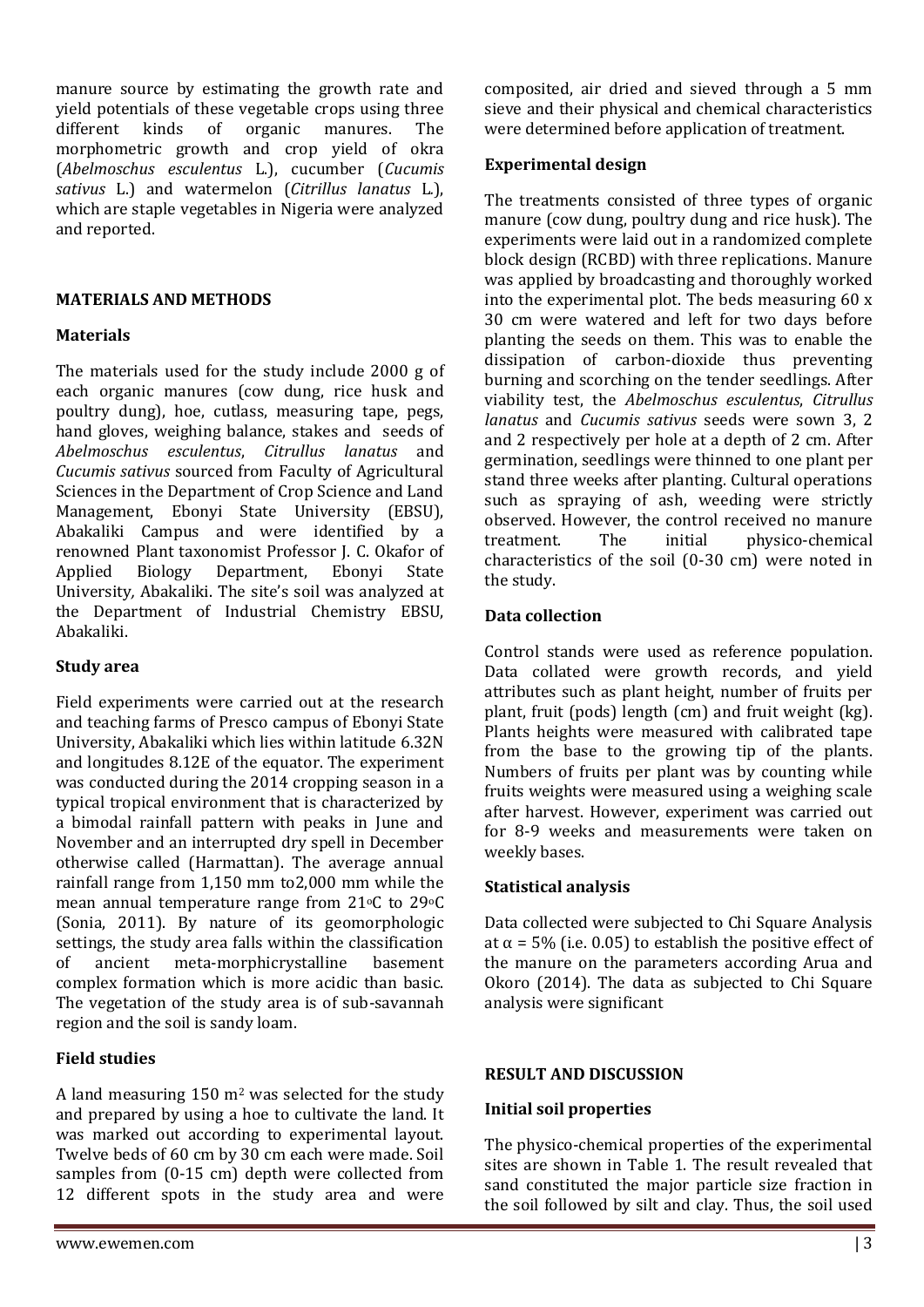in the study had a sandy-loam texture and could be classified as such.

Table 1: Results of the initial physico-chemical characteristics of the soil

| Soil properties               | <b>Values obtained</b> |
|-------------------------------|------------------------|
| Soil (texture)                | Sandy-loam             |
| $pH(H_2O)$                    | 5.3                    |
| Total nitrogen (gkg-1)        | 0.87                   |
| Organic carbon                | 12.5                   |
| Available phosphorus (mgkg-1) | 5.35                   |
| Exchangeable elements         | 0.17                   |

#### **Effects of organic manures on the crops' growth morphometrics parameters**

The effects of the organic manures on *Abelmoschus esculentus, Cucumis sativus* and *Citrullus lanatus* are depicted in Tables 2 to 11. The response of plant height and growth percentage is shown in Table 2 & 3 for *A. esculentus*, Tables 4 & 5 for *C. sativus* and Tables 6 & 7 for *C. lanatus*. Statistical analysis revealed that the growth parameters were significantly ( $\alpha = 5\%$ ) affected by the different organic manure.

Table 2: Incremental growth (cm) of *Abelmoschus esculentus* in soil treated with different organic manure

| Weeks           | SC    | <b>SCD</b> | <b>SRH</b> | <b>SPD</b> |
|-----------------|-------|------------|------------|------------|
| 1st             | 3.00  | 6.00       | 4.00       | 8.00       |
| 2nd             | 8.00  | 18.00      | 10.00      | 30.00      |
| 3rd             | 14.00 | 20.00      | 10.00      | 48.00      |
| 4 <sup>th</sup> | 18.00 | 30.00      | 25.00      | 50.00      |
| 5 <sup>th</sup> | 34.00 | 48.00      | 30.00      | 70.00      |
| 6 <sup>th</sup> | 48.00 | 50.00      | 40.00      | 150.00     |
| 7 <sup>th</sup> | 55.00 | 75.00      | 34.00      | 124.00     |
| 8th             | 92.00 | 102.00     | 50.00      | 200.00     |
| Total           | 272   | 352        | 208        | 680        |

Key: SC = control sites, SCD = Site treated with cow manure, SPD = Site treated with poultry manure, SRH = Site treated with Rice husk manure.

Table 3**:** Percentage growth of *Abelmoschus esculentus* in soil treated with different organic manure

| <b>Soil Type</b> | Total growth (cm) | % growth |
|------------------|-------------------|----------|
| <b>SC</b>        | 2.72              | 100      |
| SCD              | 352               | 129.41   |
| <b>SPD</b>       | 680               | 250.00   |
| SRH              | 208               | 7647     |

From Tables 2 & 3 above, the weekly incremental growth and the total growth percentage of *A. esculentus* grown in the various soils treated with different kinds of organic manure, relative to the control, was highest in plant grown on soil treated with poultry dung, followed by cow dung, and then rice husk manure. The plant grown on rice husk did not grow as much as the control soil suggesting a negative growth influence on the plant.

For *Cucumis sativum* (Tables 4 & 5) and *Citrullus lanatus* (Tables 6 & 7), cow dung manure had the highest percentage growth value (904.76% and 660%), followed by poultry dung (569.05% and 306%) and rice husk had the least value (521.43% and 301%), respectively. This indicated that both plant will do well in soils treated with any of the three kinds of organic manure.

It has been established that the plant height of most crops are genetically determined (IAR, 1985). However, the findings in this study suggests that the heights of the *A. esculentus*, *C. lanatus* and *C. sativus* are perhaps more dependent on environmental conditions rather than genetic traits. The positive effect of organic manure on plant height could be due to the contribution made by manure to the soils fertility status since the initial soil was low in organic carbon (12.5%), and mildly acidic (pH 5.3). Manure when decomposed, it increases both macro and micronutrients as well as enhances the physicochemical properties of the soil. This probably led to the rich vegetative growths which were observed for all the crops. The non-significant difference in growth observed in the rice husk manure and control treatment for *A. esculentus* (okra) could be suggestive of depletion of the particular micro or macro nutrients necessary for improved vegetative growth, from the initial soil and the rice hush manure. Watermelon, cucumber and okra grown on poultry and cow dung manure performed better in terms of heights and yield than rice husk manure. This suggested that nutrients from poultry and cow dung manures were readily available and in the best form for easy absorption by the plant roots, hence there was a boost in the morphological growth of the plants. The findings of this study corroborated the findings of Ajari *et al.* (2003) in okra production which reported organic manures (especially poultry and cow dung manure) could increase plant height of crops when compared with other sources of manures.

**Table 4:** Incremental growth (cm) of *Cucumis sativum* in soil treated with different organic manure

| Weeks           | SC    | <b>SCD</b> | <b>SPD</b> | <b>SRH</b> |
|-----------------|-------|------------|------------|------------|
| $1$ st          | 1.00  | 8.00       | 4.00       | 4.00       |
| 2 <sub>nd</sub> | 2.00  | 22.00      | 20.00      | 20.00      |
| 3rd             | 2.00  | 35.00      | 29.00      | 35.00      |
| 4th             | 3.00  | 60.00      | 30.00      | 40.00      |
| 5 <sup>th</sup> | 5.00  | 85.00      | 50.00      | 50.00      |
| 6 <sup>th</sup> | 8.00  | 11.00      | 70.00      | 55.00      |
| 7 <sup>th</sup> | 12.00 | 130.00     | 75.00      | 60.00      |
| <b>8th</b>      | 22.00 | 150.00     | 85.00      | 94.00      |
| <b>9th</b>      | 28.00 | 160.00     | 95.00      | 100.00     |
| Total           | 84.00 | 760.00     | 458.00     | 458.00     |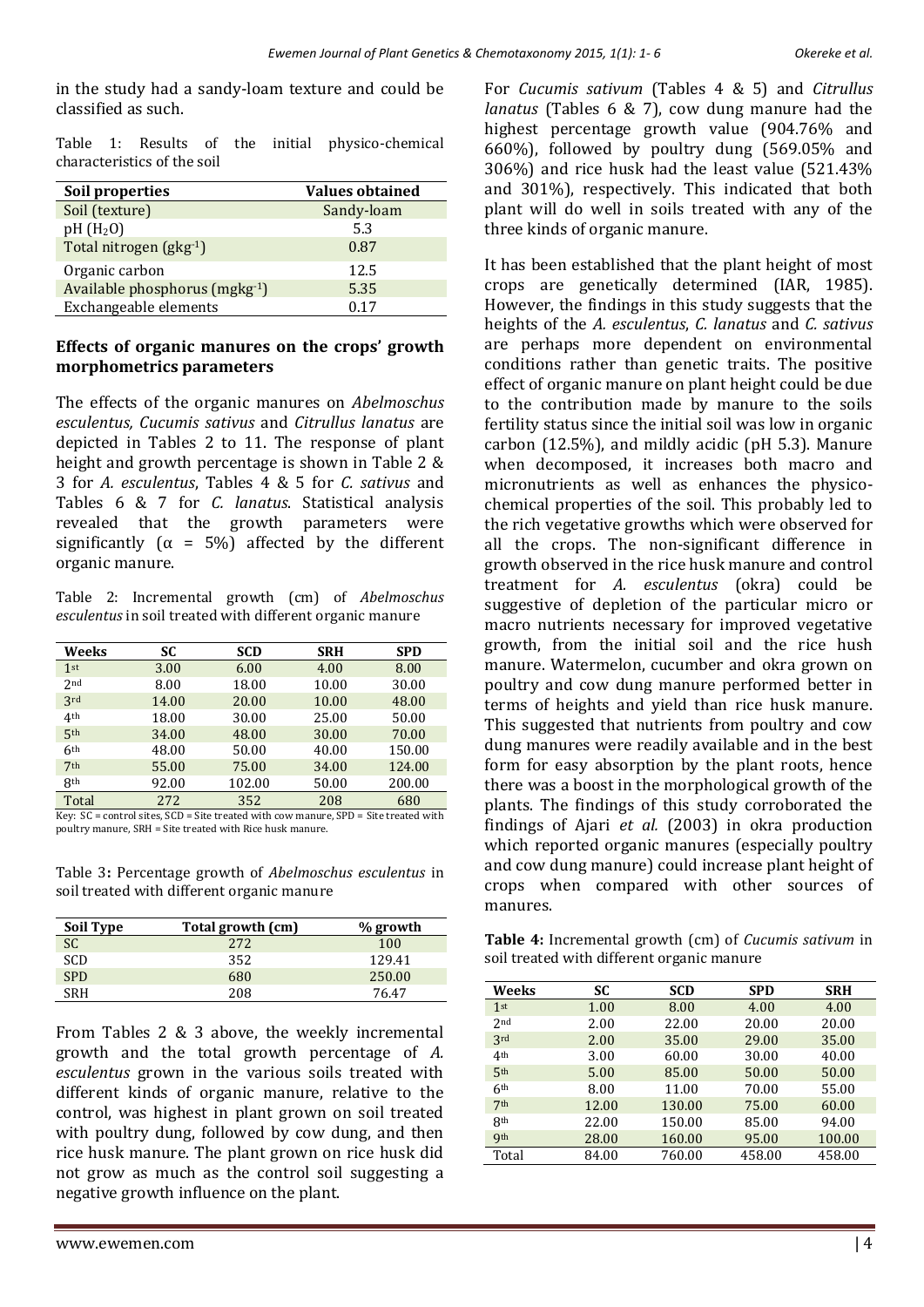Table 5**:** Percentage growth of *Cucumis sativum* in soil treated with different organic manure

| <b>Soil Type</b> | Total growth (cm) | % growth |
|------------------|-------------------|----------|
| <sub>SC</sub>    | 84                | 100      |
| <b>SCD</b>       | 760               | 904.76   |
| <b>SPD</b>       | 478               | 569.05   |
| <b>SRH</b>       | 438               | 521.43   |

Table 6: Incremental growth (cm) of *Citrullus lanatus* in soil treated with different organic manure

| Weeks           | SC    | <b>SCD</b> | <b>SPD</b> | <b>SRH</b> |
|-----------------|-------|------------|------------|------------|
| 1 <sup>st</sup> | 1.50  | 8.00       | 4.00       | 6.00       |
| 2 <sub>nd</sub> | 3.00  | 50.00      | 20.00      | 20.00      |
| 3rd             | 6.00  | 70.00      | 35.00      | 40.00      |
| 4th             | 20.00 | 95.00      | 40.00      | 50.00      |
| 5 <sup>th</sup> | 25.00 | 134.00     | 42.00      | 60.00      |
| 6 <sup>th</sup> | 30.00 | 180.00     | 60.00      | 70.00      |
| 7 <sup>th</sup> | 31.00 | 220.00     | 70.00      | 100.00     |
| <b>8th</b>      | 34.00 | 200.00     | 85.00      | 110.00     |
| <b>9th</b>      | 40.00 | 255.00     | 130.00     | 120.00     |
| <b>Total</b>    | 191   | 1262       | 586        | 576        |

Table 7: Effect of treatment on percentage growth of *Citrullus lanatus*

| <b>Soil Treatment</b> | Total growth (cm) | % growth |
|-----------------------|-------------------|----------|
| <b>SC</b>             | 191               | 100      |
| <b>SCD</b>            | 1262              | 660.73   |
| <b>SPD</b>            | 586               | 306.81   |
| <b>SRH</b>            | 576               | 301.57   |

Table 8: Effects of manure treatments on the average weekly growth rate (cm/wk)

| Soil<br>treatments | Average weekly growth rate (cm) |          |           |  |
|--------------------|---------------------------------|----------|-----------|--|
|                    | 0kra                            | Cucumber | watermelo |  |
|                    |                                 |          | n         |  |
| Control            | 34                              | 7        | 15        |  |
| Cow dung           | 44                              | 75       | 128       |  |
| Poultry dung       | 85                              | 36       | 56        |  |
| Rice husk          | 26                              | 45       | 34        |  |

Table 8 above shows the average growth rate of *A. esculentus, C. sativus* and *C. lanatus* for eight weeks (two months). From the table, poultry dung manure seemed to be the most effective manure for A. esculentus (okra), while cow dung manure seemed to be more effective manure for both *C. sativus*  (cucumber) and *C. lanatus* (watermelon). However, in Table 9, the rice husk manure had the highest positive effect on fruit yield of *A. esculentus* suggesting that though rice husk manure may not promote the vegetative growth, it thus excellently promote fruit yield. This was very revealing and should be investigated further to determine what could be responsible for such effect. Table 9 also revealed that the manures generally proved the fruits' yields of both *A. esculentus* and *C. sativum* but had no significant effect on the yield of *C. lanatus*.

The mean pods length (cm) and weight (g) seemed generally higher in all the treatments than the control, but they were not significantly different statistically among the different manure treatments (Tables 10 & 11). This could be due to the fact that the size and weight of most fruits and pods of crop are mostly genetically determined and less dependent on environmental conditions (IAR, 1985). The least positive effects on pod length and weight were observed in treatments containing poultry dungs and rice husks manure respectively.

Table 9: Effects of treatments on fruit yield

| Soil         |                  | <b>Fruit yield</b> |            |
|--------------|------------------|--------------------|------------|
| treatments   | 0 <sub>kra</sub> | Cucumber           | Watermelon |
| Control      | 20               | 8                  | 5          |
| Cow dung     | 28               | 12                 | 5          |
| Poultry dung | 44               | 15                 | 8          |
| Rice husk    | 75               | 14                 | h          |

Table 10: Effects of treatments on fruit/pod's length

| Soil<br>treatments | Fruit/Pod Length (cm) |          |            |  |
|--------------------|-----------------------|----------|------------|--|
|                    | 0kra                  | Cucumber | Watermelon |  |
| Control            | 32                    | 42       | 25         |  |
| Cow dung           | 40                    | 48       | 30         |  |
| Poultry dung       | 35                    | 38       | 25         |  |
| Rice husk          | 45                    | 48       | 32         |  |

Table 11: Effects of manure treatments on fresh pod weight (g)

| Soil<br>treatments | <b>Average Pods' weight</b> |            |               |
|--------------------|-----------------------------|------------|---------------|
|                    | A. esculentus               | C. sativus | С.<br>lanatus |
| Control            | 60                          | 72         | 84            |
| Cow dung           | 82                          | 98         | 105           |
| Poultry dung       | 85                          | 104        | 116           |
| Rice husk          | 70                          | 78         | 88            |

The non-significant effect of organic manure sources on fruits' length may be due to the effect of these sources of organic manure on enhancing vegetative growth. All the nutrients supplied by the different manure sources might have been diverted to vegetative growth thus, resulting in their bulkiness. The increase in fresh pod/fruit weight of the crops due to organic manures application could be